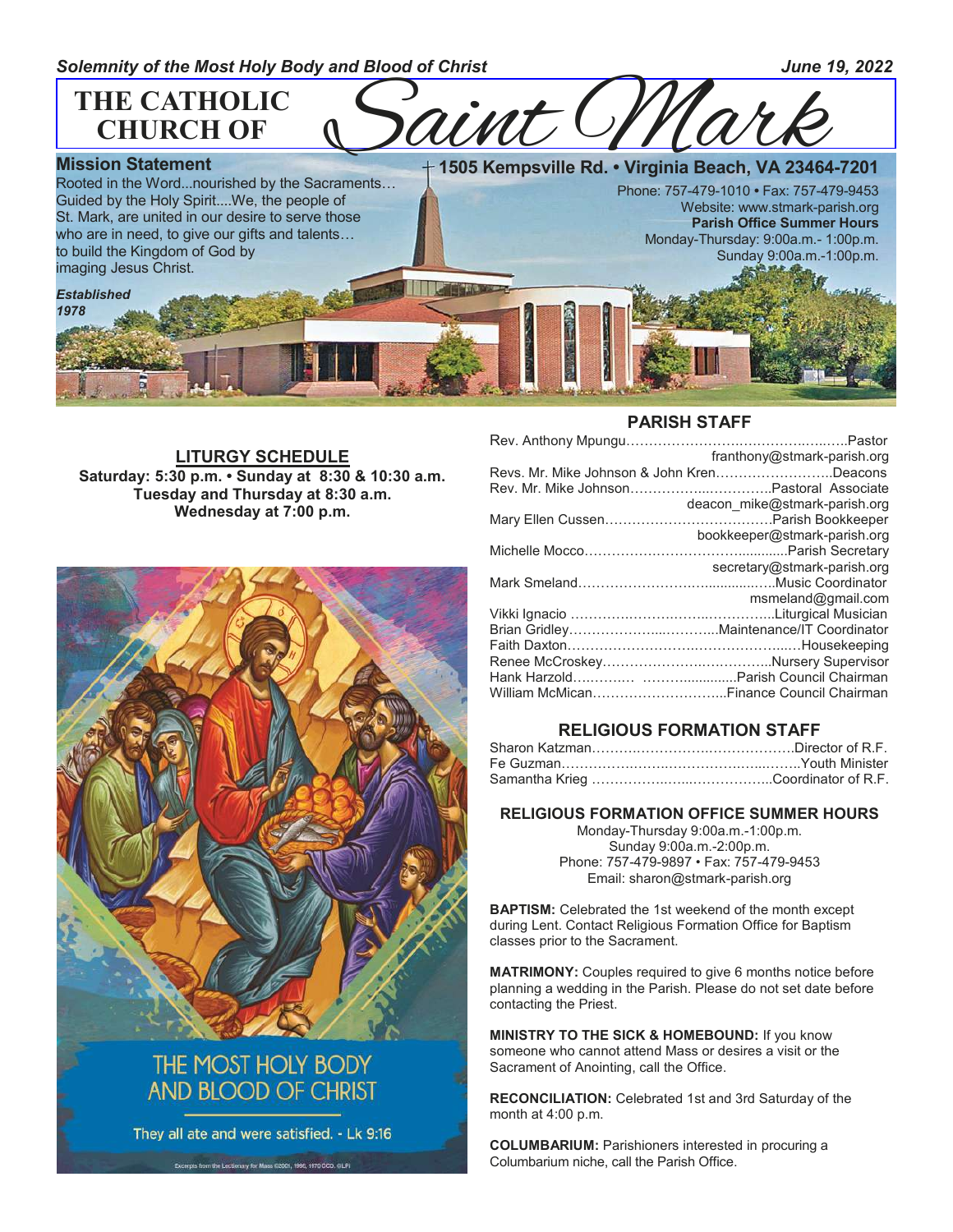# **FATHER ANTHONY'S REFLECTION**

Today we celebrate the Solemnity of Corpus Christi, that is to say, the day of the precious Body and Blood of our Lord Jesus Christ. What makes this day so important is it helps us recognize the fact that Jesus Christ is present in his whole divinity and humanity in the Sacrament of the Eucharist. This is the Sacrament of his real presence as left to us believers. It is the Bread of life that Jesus himself gives to us, on our pilgrim journey, to sustain us. It is not only bread that gives physical life, but also everlasting life. In many cases when we go to a place, the time comes for us to get back to where we came from. However, Jesus came and he didn't leave us because he left us his own self in full. This is the gift to the Church and we must love and respect this precious gift. Jesus said, " This is my body." In a way he said, "This is me!" And he said, "This is my blood that will be poured out for you." This kind of language meant that he was to lay down his life for us. It is the true meaning of love that Jesus had and still has for us. May you continuously feel drawn to understand and believe in the real presence of Jesus Christ in the Sacrament of the Eucharist, as we find strength to continue our journey here on earth. Amen.



Gracious God, bless fathers and all father figures with such love and faithfulness that children flourish and grow in uprightness and joy. Bless those who long to be fathers and those for whom this day is difficult. Amen.



Ryan Steele, Gita Coelho, Jan Johnston, Paul Caddies, Molly Kibble, Abelino Santiguel, Janet Wright, Brittany Cochran Yokley, Pat Byrne, Dawn Boroden, Patricia MacCartney, McBride Family, LaDonya Bradley, Trish Simpson, David McElheney, Evelyn Harzold, Antonio & Gloria Fernando, Billie Dudley, Rose Sunderland, Rose Fisher, Kenneth Delorenzo, Perry Francisco



**With Offerings and Intentions**

| <b>MONDAY</b> |                                    |
|---------------|------------------------------------|
| 6/20          | <b>WORLD REFUGEE DAY</b>           |
|               | 2 Kgs 17:5-8, 13-15a, 18; Mt 7:1-5 |

**TUESDAY SAINT ALOYSIUS GONZAGA 6/21 RELIGIOUS** 2 Kgs 19:9b-11,14-21, 31-35a, 36; Mt 7:6, 12-14 † Roberta Bernardini

**WEDNESDAY SAINT PAULINUS OF NOLA, BISHOP; 6/22 SAINTS JOHN FISHER, BISHOP, AND THOMAS MORE, MARTYRS** 2 Kgs 22:8-13, 23:1-3; Mt 7:15-20 † Nancy Malone

- **THURSDAY THE NATIVITY OF SAINT JOHN THE 6/23 BAPTIST Is 49;1-6; Acts 13:22-26; Lk 1:57-66, 80** † Christopher J. Jones
- **FRIDAY THE MOST SACRED HEART OF JESUS** 6/24 Ez 34:11-16; Rom 5:5b-11; Lk 15:3-7
- **SATURDAY THE IMMACULATE HEART OF THE** 6/25 **OF THE BLESSED VIRGIN MARY** Lam 2:2, 10-14, 18-19; Lk 2:41-51 † Mark Guadagnini
- **SUNDAY THIRTEENTH SUNDAY IN ORDINARY**  6/26 **TIME**  1 Kgs 19:16b, 19-21; Gal 5:1, 13-18; Lk 9:51-62 † Crispin Guzman, Sr. † Joseph & Eileen Fritsch

(†) Offerings for the Deceased

## **June - Month of the Sacred Heart of Jesus**



## **DAILY PRAYER**

My God, I adore You, and I love You with all my heart. I thank you for having created me, made me love You, and preserved me this night. I offer You the actions of this day. Grant that all of them may be in accordance with Your holy Will and for Your

greater glory. Protect me from sin and from all evil. Let Your grace and mercy be always with me and with all my dear ones. Amen.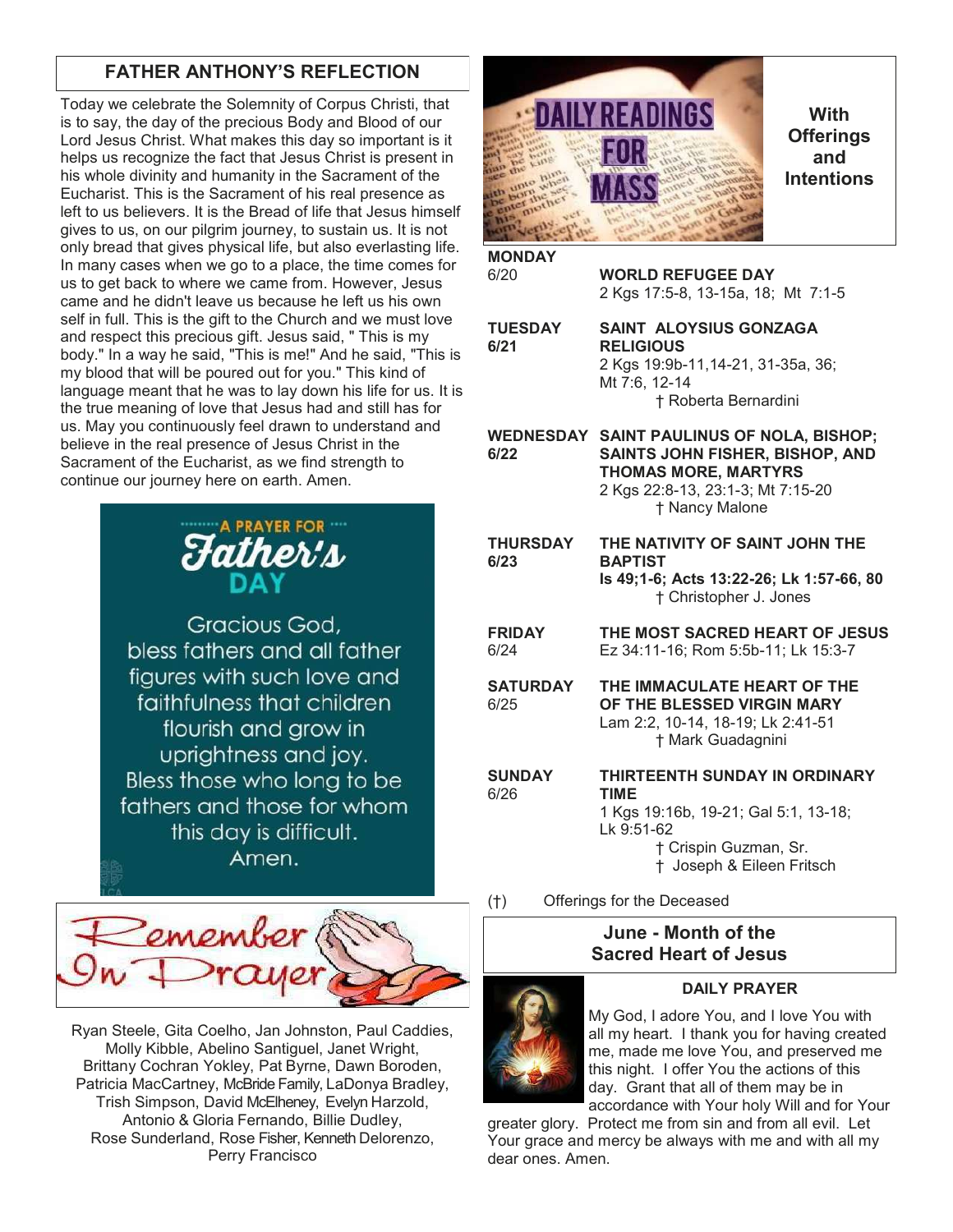Visit the Justice & Peace page on our St. Mark website for more information on our ministries and current focus, [www.stmark-parish.org/ministries/justice-and-peace](file:///C:/Users/Nanna/Desktop/www.stmark-parish.org/ministries/justice-and-peace) or email us at [justiceandpeace@stmark-parish.org.](mailto:justiceandpeace@stmark-parish.org)

### **June Foods of the Month**

\$10 Gift Cards or any item from our Food Pantry List Individual Fruit Cups or snack crackers



**Human Trafficking.** Pope Francis attaches enormous importance to the plight of the millions of men, women and children who are trafficked and enslaved. They are among the most dehumanized and discarded of people

in the modern world and all over the world. Human trafficking, he says, is an "atrocious scourge," an "aberrant plague" and an "open wound on the body of contemporary society."

-*Pope Francis, Dialogue with Participants in the World Day of Prayer, Reflection and Action against Human Trafficking, 12 February 2018.*



#### **Prison Ministry/Deerfield**

**Artwork.** Stop by the Great Hall and see our display of wonderful artwork from Tracey "Snoopy" a resident of our Deerfield Catholic Community.



**Snack Bags.** Thank you for your continued donations and support. Each year we donate between 3900-4100 snack bags to the PIN Ministry.

**What is PIN?** People in Need (PIN) exists to provide food, clothing, shelter, and free medical care for people that are either homeless or extremely poor. The ultimate focus is to help the homeless of Hampton Roads transform their lives by meeting them where they are and sharing a God that loves them and wants a relationship with them. We are blessed to share these multiple outreach opportunities with you and your community. To learn more about PIN Ministry please visit: [https://www.pinministry.org/.](https://www.pinministry.org/)



**Displaced Afghan Families Update.** The three families we have been assisting are doing well continuing their classes. All the men now have gotten jobs and have their driver licenses. One of the women is working to get her driver's license. In

addition, one of the families is expecting a new baby in mid-July. The families are so incredibly grateful for all our help with food, hygiene and baby items and ask we continue to keep them in our prayers.

# **JUSTICE AND PEACE THIS WEEK AT SAINT MARK**



**June 20th - 26th**

**Parish Office Hours**

Mon-Thurs 9am - 3pm Sunday 9am - 1pm

#### **MONDAY**

7pm RCIA Team Meeting in the Conference

# **TUESDAY**

830am WEEKDAY MASS in the Daily Chapel<br>6:30pm Parish Life Meeting in Conference Roo 6:30pm Parish Life Meeting in Conference Room<br>6:30pm K of C Officers Meeting (VIRTUAL) K of C Officers Meeting (VIRTUAL)

#### **WEDNESDAY**

| 10am-1pm | Food Pantry in the Great Hall           |
|----------|-----------------------------------------|
| 630pm    | Rosary in the Daily Chapel              |
| 7pm      | <b>WEEKDAY MASS</b> in the Daily Chapel |
| 730pm    | KofC Membership Meeting in the Great    |
|          | Hall                                    |

Room

#### **THURSDAY**

| 6am             | Men of St. Joseph Meeting in the Great<br>Hall |
|-----------------|------------------------------------------------|
| 830am           | <b>WEEKDAY MASS</b> in the Daily chapel        |
| 930-11am        | <b>PLARN</b> in the Great Hall                 |
| 6 <sub>pm</sub> | Parish Council Meeting in the Great Hall       |
|                 |                                                |

### **FRIDAY**

830am Solemnity of the Most Sacred Heart of Jesus Mass in the Daily Chapel 11am Funeral Mass for John Kulakowski

### **SATURDAY**

11am - 2pm KofC Picnic in the Pavilion 5pm Rosary in the Sanctuary<br>530pm **WEEKEND MASS** in the **WEEKEND MASS** in the Sanctuary

### **SUNDAY**

| 8am    | Rosary in the Sanctuary              |
|--------|--------------------------------------|
| 830am  | <b>WEEKEND MASS</b> in the Sanctuary |
| 10am   | Rosary in the Sanctuary              |
| 1030am | <b>WEEKEND MASS</b> in the Sanctuary |
|        | with Facebook Live Stream            |

## **WORLDWIDE MARIAGE ENCOUNTER**

## **Marriage is a Journey!!!!**

A Worldwide Marriage Encounter Experience can help you enrich your marriage and add some pizzazz to your journey. Whether you've been married 1 year or 50, a Marriage Encounter Experience may be just the thing you need to put a breath of fresh air into your relationship. Our next in-person experience is September 23-25, 2022, at the Crowne Plaza in Reston VA

Only 20 spots available so sign up early! To register, go to WWME.org, click "Apply" and search on Virginia. Feel free to contact Mark and Cathy Stangler at 703-378-4150 or [mstang1987@aol.com](mailto:mstang1987@aol.com) with any questions.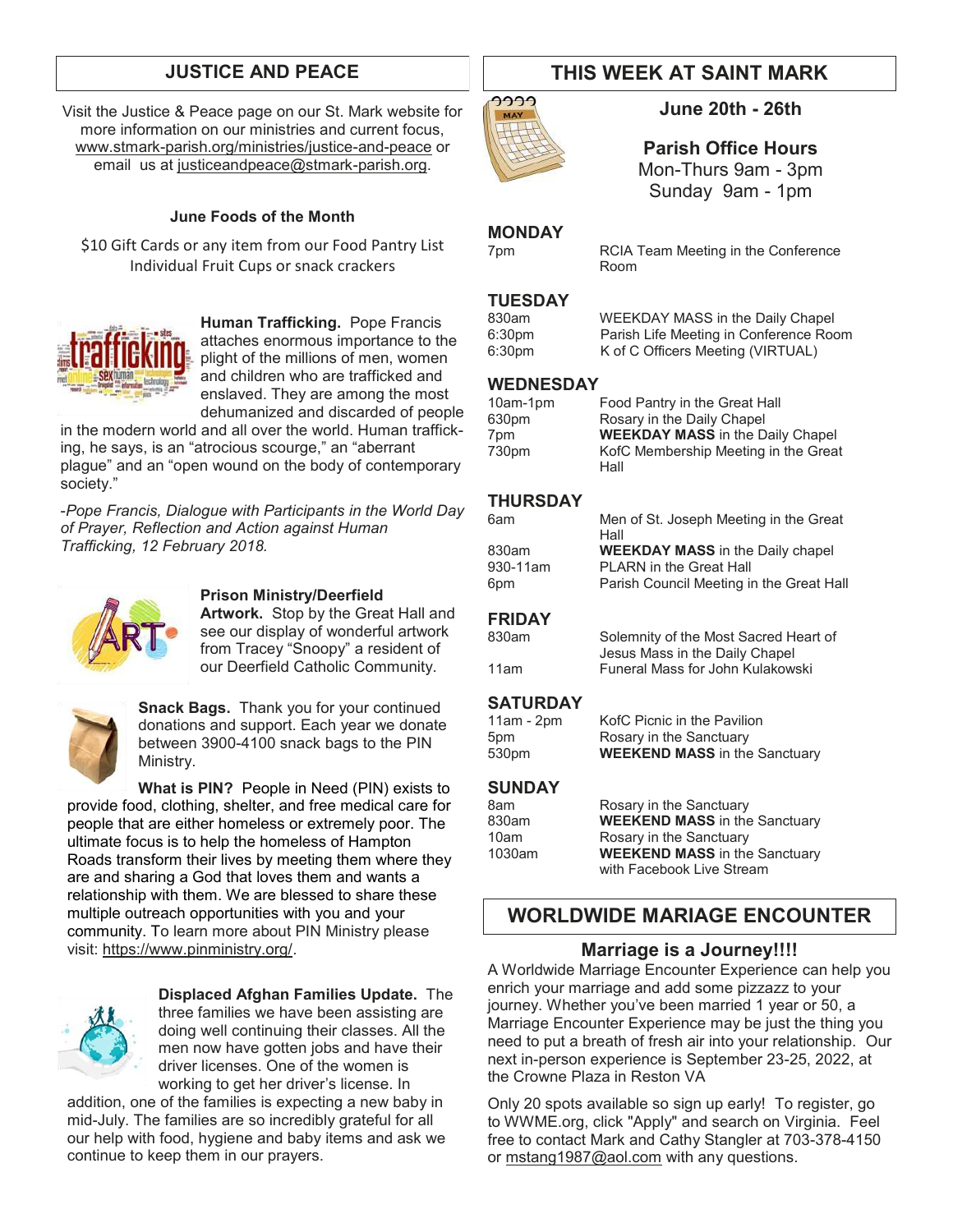#### **"Why Process with the Body of Christ on the Solemnity of the Most Holy Body and Blood of Christ?"**

Although we are back in the Ordinary Season we have one more special Solemnity to celebrate - The Most Holy Body and Blood of Christ or Corpus Christi. There is always a tradition of celebrating our Lord's Real Presence in a special way with a period of adoration and process at the end of Mass. At the Vatican, the Pope normally processes the Blessed Sacrament from the Basilica of St John Lateran to the Basilica of Mary Major. Below is a wonderful article about the tradition.

 "Among my childhood memories are the local parades. I have never cared for televised parades, because it was so much fun to be on the streets as the floats and bands moved by my family and me. So that we would have a good spot, my mother would gather the family together early, with lawn chairs for her and my grandfather. Of all the local civic parades, the Fourth of July was always the most lavish and festive. The parade contained local civic workers such as police officers and firefighters, as well as other organizations that gave back to the community. There was always music. Local bands played as they marched down the street. All those parading on feet or on floats were there to show their pride in the community and/or nation.

 The Catholic Church has a similar ritual event called a "Eucharistic procession." In many respects, it is our custom of "parading." Most of us are familiar with the Eucharistic pro[1]cession on Holy Thursday. After the communion procession, the body of Christ is processed by priest and people to a place of reservation, where the faithful gather for prayer through the evening. In a Eucharistic procession, the body of Christ is placed within a monstrance (a device that holds the consecrated host in order for it to be seen and most often used for adoration). After the Communion procession, the monstrance is carried in procession through the streets of the city or town, as people pray and sing. In well-prepared processions, a canopy covers the monstrance and alongside it are candle bearers and an individual incensing from a thurible. Sometimes the streets will be decorated with flowers, banners, or other meaningful items to show the importance of this procession. Ideally, the procession moves from one church to another. Today, with the vast distance between churches, the procession often returns to the church of origin. When the procession arrives at the ending place, the people are blessed with the body of Christ.

 The most common option for a Eucharistic procession outside of Holy Thursday is on the solemnity of the Most Holy Body and Blood of Christ. This solemnity, which was given formal and universal status in the Roman Catholic Church in 1264, celebrates the real presence of Christ under both species. In procession, however, only the consecrated host is processed in the monstrance. A Eucharistic procession is fitting for this solemnity because the solemnity and the procession both celebrate the liturgical assembly's belief in the real presence of Christ. The people give their public witness to that faith by processing through the streets praying and singing and honoring Christ Jesus. In procession are a pilgrim people processing with Christ Jesus, who is present not only in their hearts but also in the sacred host. Each time we receive Christ's body and blood and leave the worship space, we process with Christ who transforms us more and more into his holy pilgrim people in order that we might give daily witness to Christ."

Reproduced with permission Article by Kristopher W. Seaman is the associate director for the Office for Divine Worship in the diocese of Gary, Indiana © 2010 Archdiocese of Chicago: Liturgy Training Publications, 3949 South Racine<br>Avenue, Chicago, IL 60609; 1-800-933-1800; <u>www.LTP.org</u>

# **LITURGY CORNER SUMMERTIME SUGGESTED ACTIVITIES**

#### **Visit free museums**

Museums are an American favorite when it comes to things to do in the summer. Odds are there's a free museum in your area, so take the opportunity to check it out.

#### **Up cycle old finds into something fresh**

Do you have furniture, art, frames, or other pieces of décor lying around that could use an upgrade? Now is a brilliant time to scavenge for cool found objects around your home and revamp them through [DIY projects.](https://www.apartmenttherapy.com/10-best-sites-for-diy-projects-151234)

#### **Get sporty**

When's the last time you enjoyed a game of badminton? Volleyball? Tennis? Take what gear you've got and set it up in your backyard (or make use of the equipment at your local park) to compete against your friends.

#### **Volunteer for your community.**

Volunteer work is free *and* makes you feel good. Try delivering meals to older folks, organizing a cleanup around your neighborhood, restocking your local community fridge, and more.

#### **Go on a scavenger hunt.**

You can find tons of [scavenger hunt ideas](https://www.apartmenttherapy.com/how-to-set-up-a-treasure-hunt-in-your-home-212394) online (or you can craft your own). Grab your friends, set up some prizes, and spend an afternoon seeing whose hunting skills are the strongest.

#### **Collect natural objects for art.**

Looking for things to do in the summer that will also level up your home? Collect flowers to press to make art you can hang on the wall. Find interesting branches to incorporate into your décor, as well as stones and pinecones. You can look in your backyard for a lot of objects that can bring nature into your interiors.

#### **Call an old friend to catch up.**

Like on an actual phone. Send a text first to ask if you can call if you're phone-shy (aren't we all these days?).

# **WELCOME TO THE CATHOLIC CHURCH**



Rite of Christian Initiation of Adults (RCIA) is the process in which adults become full, participating members of the Catholic Church. Participants, known as

catechumens go through a process of studying the Gospel, nurturing their relationship with God, becoming familiar with the Catholic teachings and practices, professing their faith in Jesus and the Church, and receiving the sacraments of initiation: [Baptism,](https://www.catholicfaithstore.com/daily-bread/early-teachings-infant-baptism/) Eucharist, and [Confirmation.](https://www.catholicfaithstore.com/daily-bread/7-best-gifts-one-receives-confirmation/)

For more information on how to start your journey, contact Dcn. Mike Johnson @ 757-479-1010 or Deacon\_Mike@stmark-parish.org.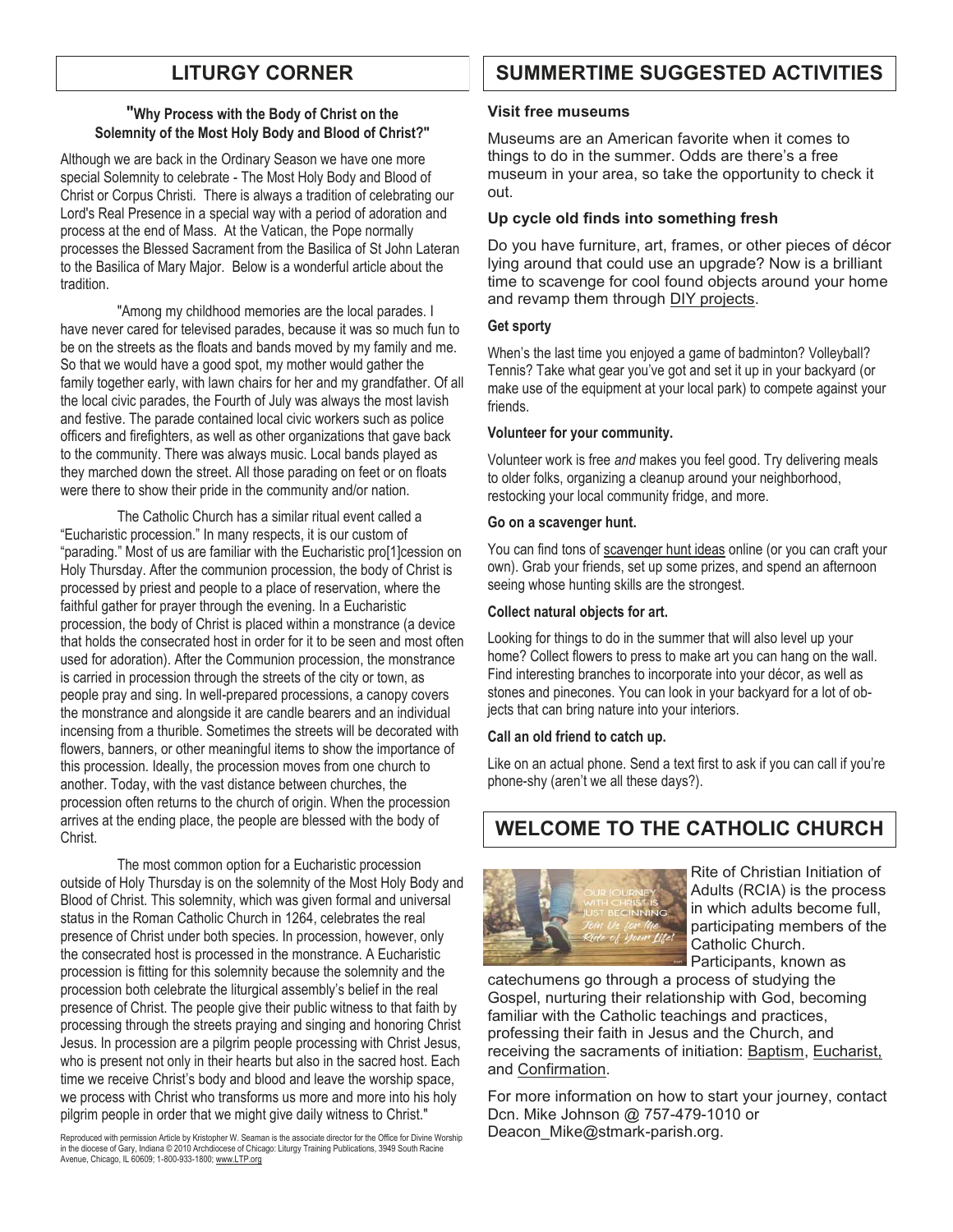

**Collections for the week of June 12, 2022: \$ 18,755**

| <b>Fiscal Year</b> | <b>Budgeted</b> | <b>Offertory</b> | Excess/  |
|--------------------|-----------------|------------------|----------|
| July-June          | Year to Date    | Year to Date     | Short    |
| Offertory          | \$869,500       | \$930,270        | \$60,770 |

Family Count: 887 Envelopes: 167 Online: 169

# **Online Donations**

If you currently do not give online, but would like to, please sign up at:

[https://giving.parishsoft.com/app/giving/stmarkvb.](https://giving.parishsoft.com/app/giving/stmarkvb)

## **2022 DIOCESAN ANNUAL APPEAL**

As of June 10, 2022, St. Mark has raised **\$63,456** towards our goal of \$54,300. That means we have towards our goal of \$54,300. That means we have **\_\_\_\_\_\_\_\_\_\_\_\_\_\_\_\_OUR CATHOLIC FAMILY**<br>reached almost 117% of our goal!

# **YOUTH ACTIVITES**

**Calling ALL rising 6-8 Graders! JOIN US!** 

**MIDDLE SCHOOL DAY RETREAT** 

Richmond, VA \* August 6, 2022 A high-energy day focused on building community & friendships with other middle school youth, and encouraging zeal for our Catholic faith.

At the end of the day, middle school youth will walk away feeling excited about their community and their faith.

**Interested? Contact Fe Guzman for more information** le@stmark-parish.org

# **Calling youth and young adults (16-35)!** OIN US!

WORLD YOUTH DAY 2023

Lisbon, Portugal \* August 1-6, 2023 With a diocesan sponsored pilgrimage to Lourdes, Fatima and Santiago de Campostela from July 24, 2023

Discount and payment plans available with registration before July 31, 2022 ! **Interested? Contact Fe Guzman for more information** le@stmark-parish.org

## **RELIGIOUS FORMATION**



## **VBS Registration is now open!!**

Vacation Bible School is July 18-22, 9am to 1230pm. Cost for participants is \$30 per child or \$90 per family max .

> Register to participate or volunteer at: [https://vbspro.events/p/events/stmarkvbs22.](https://vbspro.events/p/events/stmarkvbs22)

## **FATHER'S DAY RAFFLE**





STIHL BGA 57 123 mph 365 CFM 36 V Battery<br>Handheld Leaf Blower Kit (Battery & Charger)

\$10 raFFLe ticket available after all Masses<br>June 4/5, 11/12, 18/19<br>Only 100 tickets available

Solemnity of the Most Holy Body and Blood of Christ

From last week, does anyone recall what a solemnity is? Why do you think we hear about the loaves and fishes on this Solemnity?

One reason is that Jesus gives us what we need. In the gospel, he fed the large hungry crowd. We learn from the gospel that there were about 5,000 men. This number does not include women and children. So Jesus fed *A LOT of people!*

Jesus still feeds his people through the Eucharist. The Mass is the prayer of the Church and the Eucharist is "the source and summit" of the Mass. Jesus gave us the Eucharist, he gave us his very self. Jesus wants a relationship with us – not just back then. He wants a relationship now and in the future. With relationships comes responsibility.

The first responsibility is to remember the ONE HOUR FAST prior to receiving the Body and Blood of Christ. You should come to the Lord hungry – for him. Sacrifice is love. We love him enough to postpone food, to make room for Him alone who sustains us spiritually, physically and emotionally.

The second responsibility is to, once we have been nourished, fed, to go out into the world to be Christ to others. Jesus fills us up so that we can share him with others!